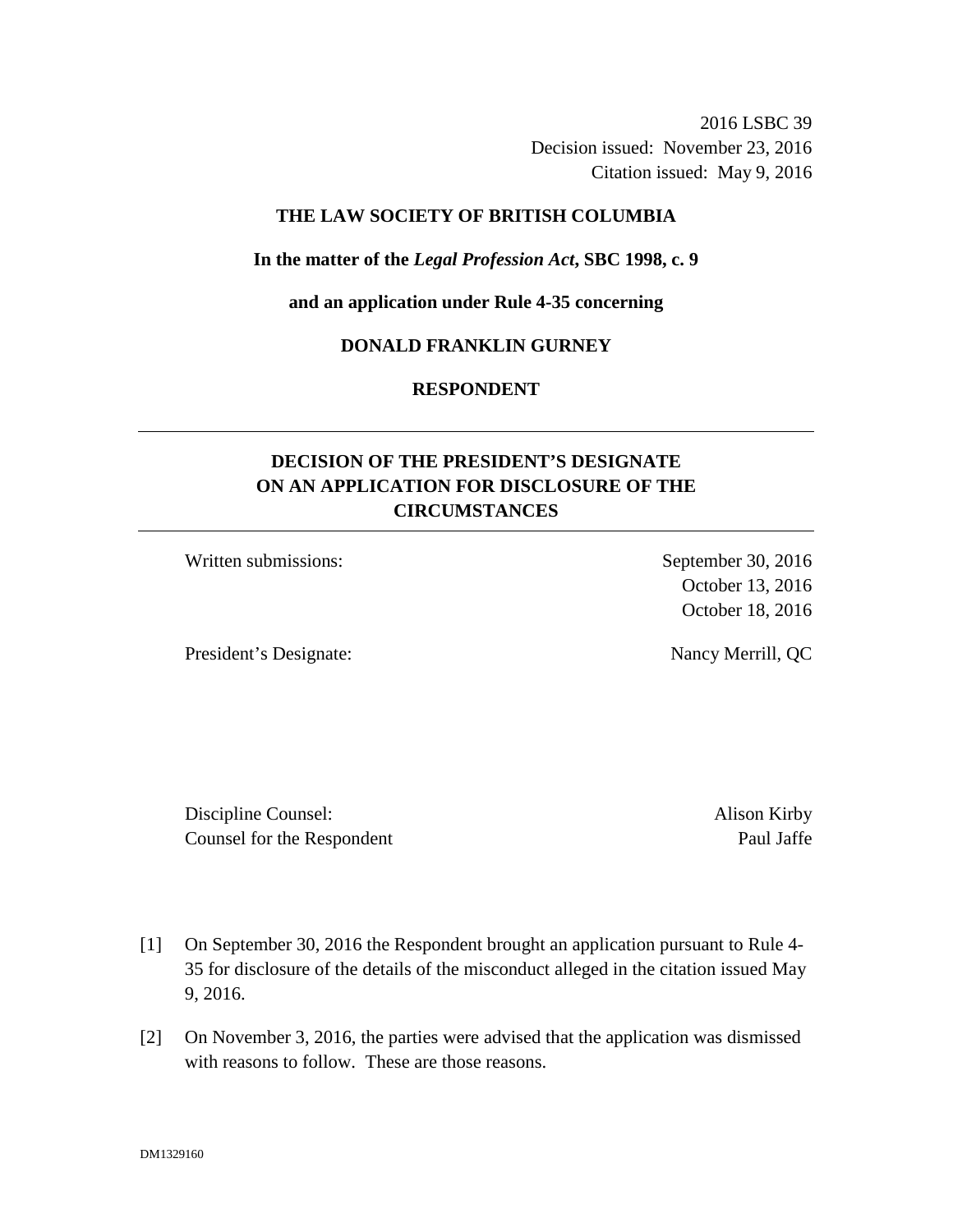### **BACKGROUND**

- [3] As a result of a compliance audit of the Respondent's practice, a Law Society auditor made a referral to the Professional Regulation department of the Law Society.
- [4] On May 9, 2016, a citation was issued against the Respondent alleging that he had used his trust account to receive and pay out \$25,845,489.87 for one client "without making reasonable inquiries about the circumstances, including the subject matter and objectives of his retainer, and without providing any substantial legal services in connection with the trust matters" and that this "constitutes professional misconduct, pursuant to section 38(4) of the *Legal Profession Act*."
- [5] On June 29, 2016, counsel for the Respondent requested particulars of what the Respondent failed to do and particulars in support of the allegation that he did not provide any substantial legal services.
- [6] Counsel for the Law Society provided a response to the Respondent's request for particulars on June 29, 2016. That response referred counsel for the Respondent to the disclosure of the Law Society's case that had already been made to the Respondent. As well, examples to support the position of the Law Society with respect to the allegation that the Respondent performed no substantial legal services in connection with the subject transactions were provided.
- [7] On approximately July 20, 2019, the Law Society served a Notice to Admit on the Respondent. Counsel for the Respondent provided his Response to the Notice to Admit on August 8, 2016.

### **ANALYSIS**

- [8] Pursuant to Rule 4-35(3) as the President's designate I must be satisfied that the allegations contained in the citation do not provide enough detail of the circumstances of the alleged misconduct to give the Respondent reasonable information about the act or omission to be proven and to identify the transaction referred to, before I order the Law Society to disclose further details of the circumstances.
- [9] Counsel for the Respondent submits that, given the wording of the citation, considerable speculation must necessarily ensue as to the case the Respondent must meet. As a result, he is not able to prepare a full answer and defence.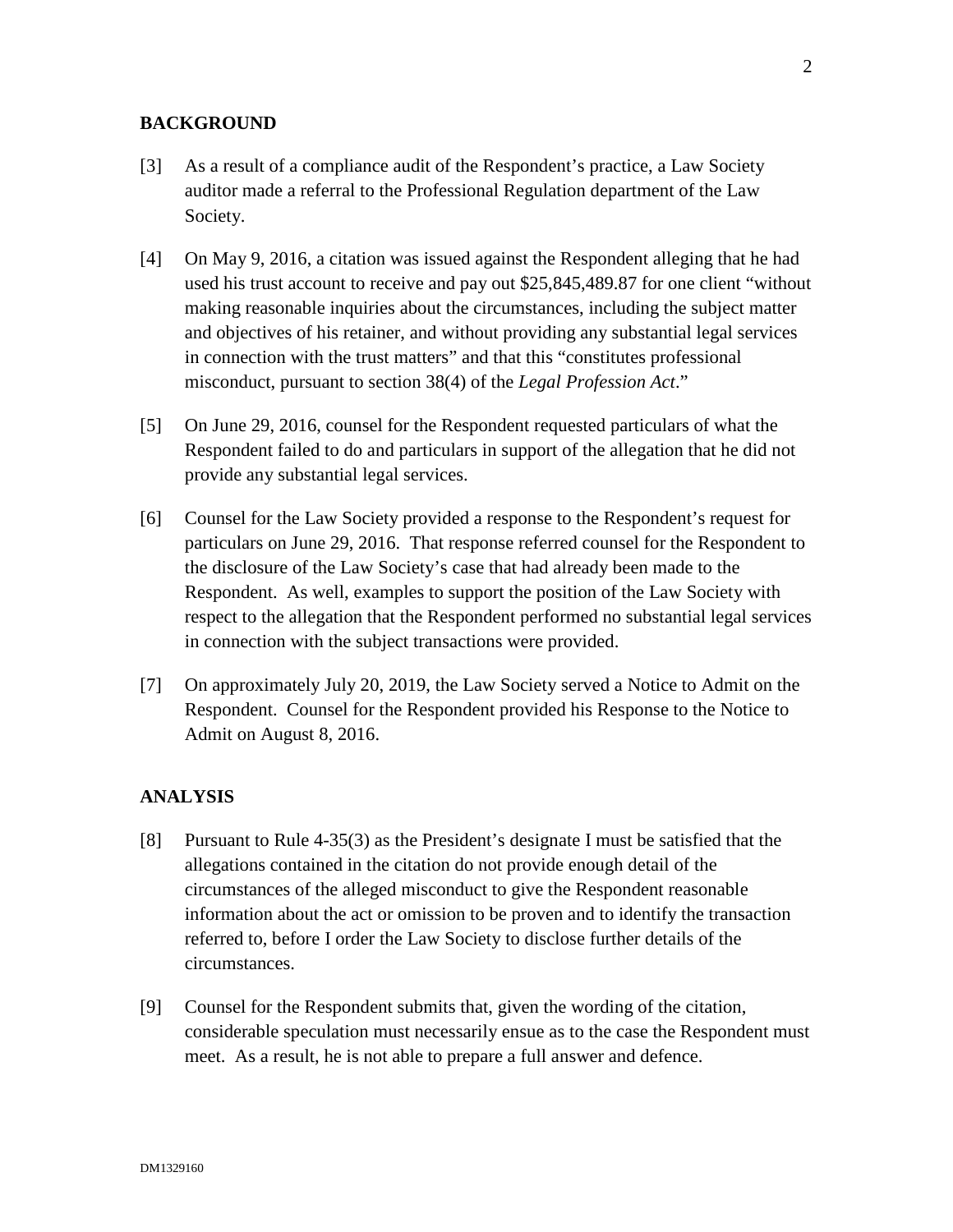[10] Counsel for the Respondent further submits that the citation improperly exposes the Respondent to a penalty based on a policy debate as opposed to a legal determination, and relies on the decision of Gonthier, J, in *R. v. Nova Scotia Pharmaceutical Society*, [1992] 2 SCR 606:

> A vague provision does not provide an adequate basis for legal debate, that is for reaching a conclusion as to its meaning by reasoned analysis applying legal criteria. It does not sufficiently delineate any area of risk, and thus can provide neither fair notice to the citizen nor a limitation of enforcement discretion.

- [11] Counsel for the Respondent takes the view that, due to the substantial nature of the Notice to Admit coupled with the scope of the admissions sought and the many documents attached, it did not assist in particularizing the alleged misconduct, but rather, had "the opposite effect."
- [12] Counsel for the Law Society submits that the citation contains both sufficient details of the circumstances of the alleged misconduct and reasonable information about the alleged misconduct to identify the transactions, and cites *Violette v. New Brunswick Dental Society,* 2004 NBCA 1, 10 Admin LR (4th) 1, where the Court of Appeal held that, in formal disciplinary proceedings, "the duty to supply particulars does not correspond to that imposed under criminal law."
- [13] It is further submitted that the Law Society is not required to allege that the Respondent violated a specific Law Society Rule or provision in *BC Code of Professional Conduct* and that the Code is not exhaustive.
- [14] I find that further particulars have been delivered by the Law Society both in the letter to counsel for the Respondent of June 29, 2016 and in the extensive Notice to Admit dated July 20, 2016.
- [15] In *Law Society of BC v. Christie,* 2006 LSBC 38, the Bencher in considering a similar application under Rule 4-35 [then Rule 4-26] agreed that there was no requirement to allege that a respondent contravened a specific provision of the *Act*, Rules or *Handbook* and that professional misconduct may be found in conduct outside the scope of any specific provision of the *Act*, Rules or *Professional Conduct Handbook*.
- [16] Consistent with the *Christie* case, the Respondent is not entitled to the theory of the Law Society's case, which appears to be what the Respondent is seeking.